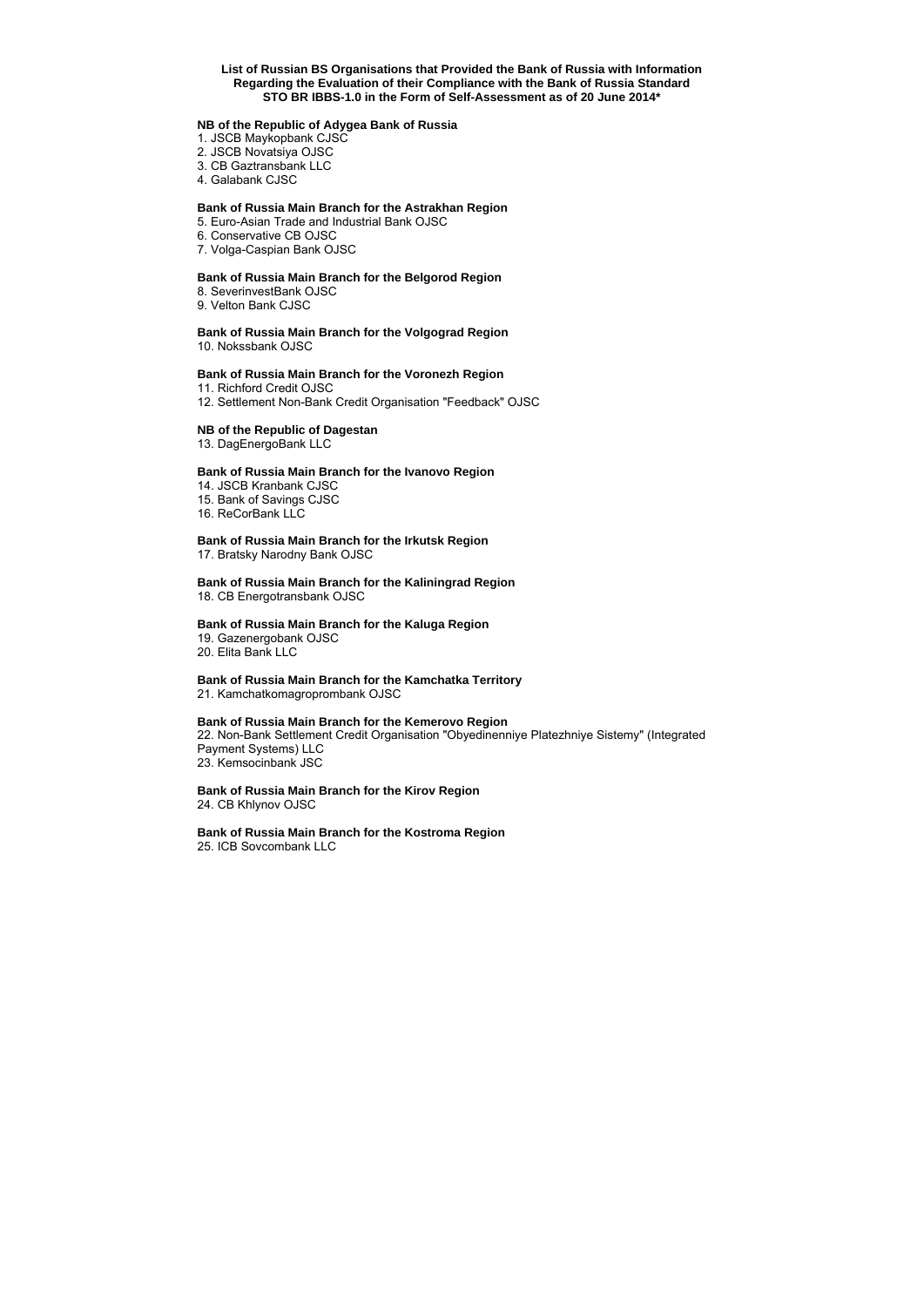#### **Bank of Russia Main Branch for the Krasnodar Territory**

26. JSCB Krylovsky OJSC 27. Kubantorgbank CJSC 28. Yug-Investbank OJSC

**Bank of Russia Main Branch for the Krasnoyarsk Territory** 29. JSCB Eniseisk United Bank CJSC

#### **NB of the Komi Republic Bank of Russia**

30. JSCB Severny Narodny Bank

## **Bank of Russia Main Branch for the Kurgan Region**

31. NCO City Settlement Center OJSC 32. JSCIB "Kurgan"

**Bank of Russia Main Branch for the Leningrad Region** 33. Lenoblbank LLC

**Bank of Russia Main Branch for the Murmansk Region** 34. MSCB OJSC

**Bank of Russia Main Branch for the Nizhny Novgorod Region** 35. CB Arzamas CJSC

#### **Bank of Russia Main Branch for the Novosibirsk Region**

36. My Bank. Novosibirsk OJSC 37. NCO Siberian Settlement Centre CJSC 38. Non-Bank Settlement Credit Organisation "Payment Center" LLC **Bank of Russia Main Branch for the Omsk Region**

39. JSCB IT BANK OJSC 40. Plus Bank OJSC 41. Bank Siberia CJSC

#### **Bank of Russia Main Branch for the Orenburg Region** 42. NST-Bank OJSC

**Bank of Russia Main Branch for the Perm Territory** 43. JSCB Perm OJSC

**Bank of Russia Main Branch for the Primorsky Territory** 44. CB Summit Bank OJSC

### **Bank of Russia Main Branch for the Pskov Region**  45. Velikie Luki Bank OJSC

46. Eurosib Bank OJSC

#### **Bank of Russia Main Branch for the Rostov Region**

- 47. CB Maximum OJSC
- 48. CB Doninvest LLC
- 49. JSCB Donaktivbank OJSC
- 50. Donskoy Commercial Bank OJSC
- 51. JSCB Stella-Bank OJSC
- 52. CB RostFinance LLC

## **Bank of Russia Main Branch for the Ryazan Region**

53. Municipal Commercial Bank named after Sergiy Zhivago LTD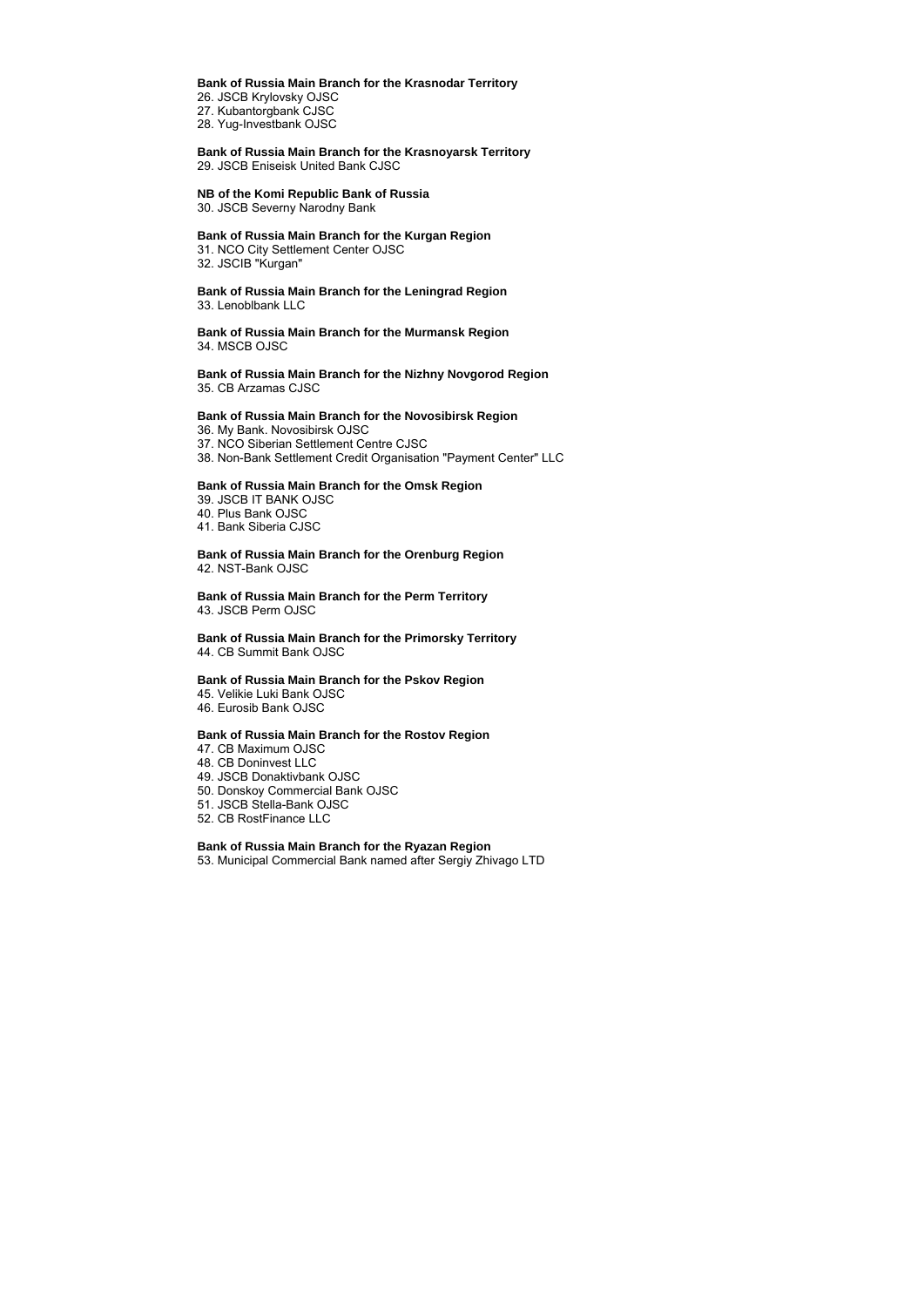#### **Bank of Russia Main Branch for the Samara Region**

54. Prioritet Bank OJSC 55. JSCB Zemsky Bank CJSC 56. Pervobank OJSC 57. JSCB Gazbank CJSC 58. AVTOVAZBANK OJSC

#### **Bank of Russia Main Branch for St. Petersburg**

- 59. PromServiceBank LLC
- 60. BaltInvestBank OJSC
- 61. SIAB OJSC
- 62. CB Invest-Ecobank LLC
- 63. Saint Petersburg Bank of Investments Inc.
- 64. Sevzapinvestprombank
- 65. Viking-Bank CJSC
- 66. Neva Construction and Investment Bank LLC
- 67. ENERGOMASH OJSC
- 68. Fininvest LLC

#### **Bank of Russia Main Branch for the Saratov Region**

- 69. Saratov Bank LLC
- 70. Econombank CJSC
- 71. JSCB Gazneftbank OJSC
- 72. Balakovo-Bank OJSC
- 73. CB Express-Volga CJSC
- 74. CB Naratbank LLC
- 75. CB Sinergia OJSC
- 76. Nizhnevolzhsky Commercial Bank OJSC
- 77. Agroros Bank CJSC

#### **Bank of Russia Main Branch for the Sverdlovsk Region**

- 78. Bank24.ru OJSC
- 79. CB Koltso Urala
- 80. Sberinvestbank CJSC
- 81. VUZ Bank JSC
- 82. CB Uralfinance LLC
- 83. Sverdlovsky Gubernsky Bank OJSC
- 84. Pervouralskbank CJSC
- 85. Uralprivatbank JSC
- 86. Pervouralsk CJSC

#### **Bank of Russia Main Branch for the Smolensk Region** 87. SKA-Bank OJSC

## **Bank of Russia Main Branch for the Stavropol Territory**

- 88. EurocityBank OJSC
- 89. JSCB Zelenokumsky OJSC

#### **Bank of Russia Main Branch for the Tambov Region** 90. Tambovkreditprombank OJSC

#### **Bank of Russia Main Branch for the Tver Region**

- 91. CB Torzhokuniversalbank OJSC
- 92. Trade City Bank OJSC

#### **Bank of Russia Main Branch for the Tomsk Region**

- 93. Promregionbank LLC
- 94. Tomskprostroybank OJSC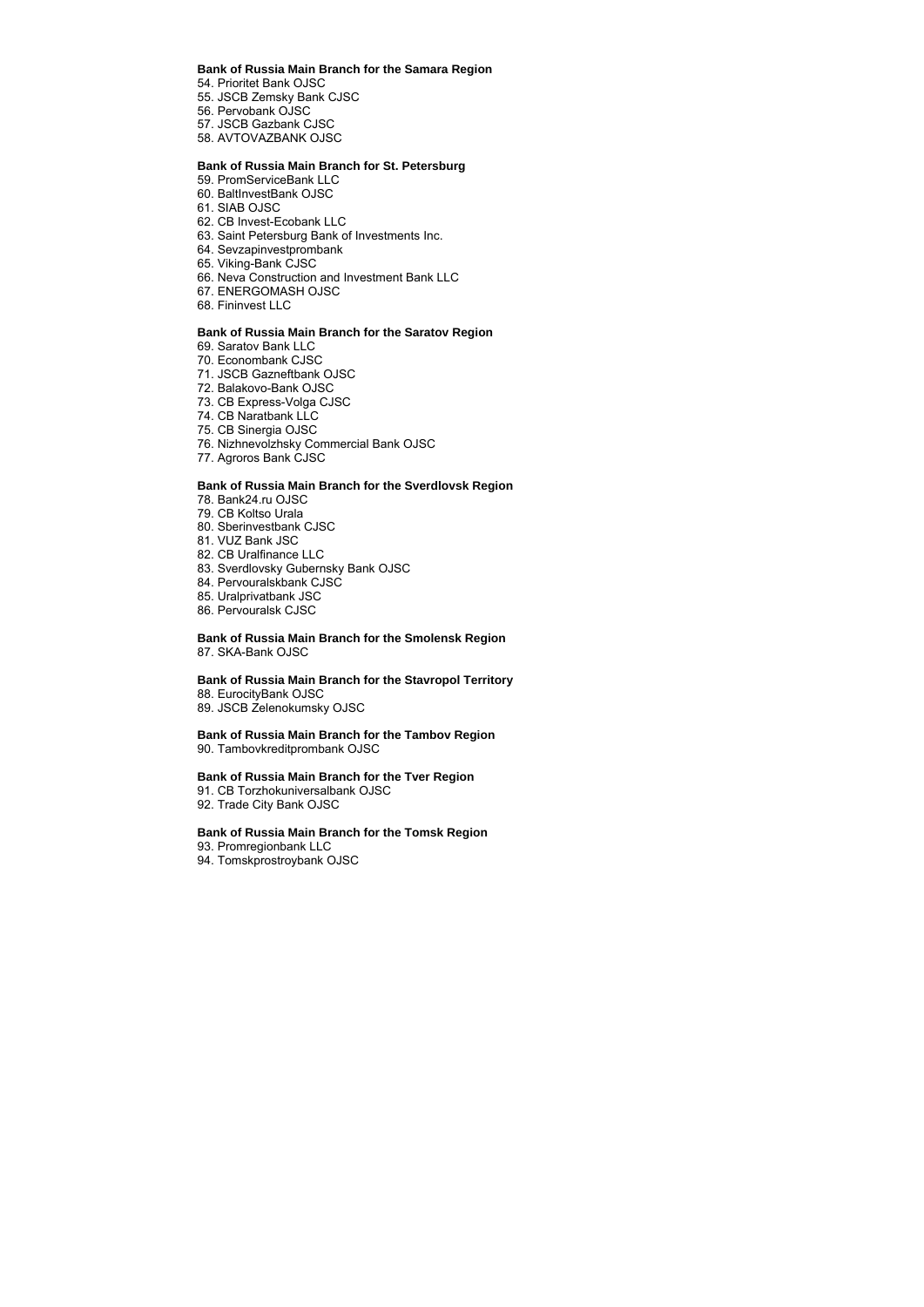**Bank of Russia Main Branch for the Tyumen Region**

95. Zapsibkombank OJSC 96. JSCB JUGRA 97. CB Stroylesbank 98. Akkobank OJSC

99. Tyumenagroprombank CJSC

## **Bank of Russia Main Branch for the Khabarovsk Territory**

100. CB Ussury OJSC

#### **Bank of Russia Main Branch for the Chelyabinsk Region**

101. Chelindbank OJSC 102. Snezhinsky Bank OJSC 103. Bank Reserv OJSC

#### **Bank of Russia Moscow Branch**

- 104. CB Renaissance LLC 105. CB Gagarinsky CJSC 106. Bank "Kuznetsky Most" OJSC 107. MI-Bank OJSC 108. NK Bank OJSC 109. Alta Bank CJSC 110. Specstroybank LLC 111. NCO "Russian Financial Society" 112. Eurasian Bank OJSC 113. NCO Rapida LLC 114. Natixis Bank CJSC 115. Bank "Solidarnost" CJSC 116. CB Soyuzprombank LLC 117. CB Kosmos OJSC 118. NCO Rapida LLC 119. International Commercial Bank 120. JSCB Probusinessbank OJSC 121. Master Bank OJSC 122. JSCB North-East Alliance 123. Toyota Bank CJSC 124. Russian Trade Bank LLC 125. Regional Joint-Stock Commercial Bank "Moscow" OJSC 126. CB Russian International Bank CJSC 127. NCO Payment Clearing House CJSC 128. Svedbank OJSC 129. Moscombank OJSC 130. Economic Union Bank LLC 131. ICB Logos LLC 132. AKEF-Bank LLC 133. CB Republic Credit Alliance LLC 134. JSCB Pervy Investitsionny CJSC 135. JSCB Globus OJSC
- 136. JSCB RUNA-Bank CJSC
- 137. JSCB Obrazovanie CJSC
- 138. CB Russian Universal Bank LLC
- 139. JSCB Inkarobank CJSC
- 140. CB Millennium Bank CJSC
- 141. Russian Development Bank OJSC
- 142. MIB Dalena LLC
- 143. Bank Renaissance Finance LLC
- 144. National Investment Bank CJSC
- 145. Bank "Klientsky" OJSC
- 146. Regional Development Bank OJSC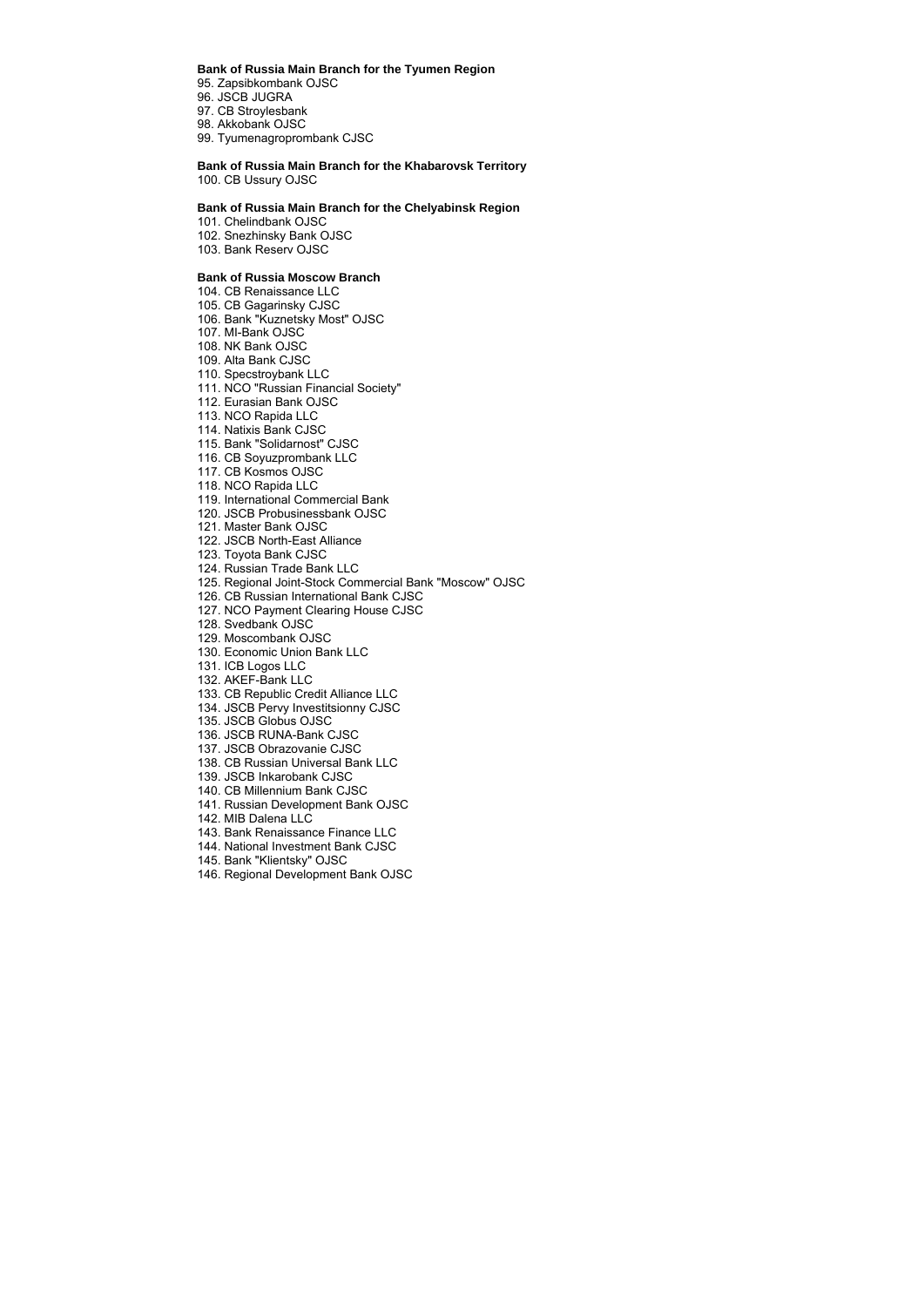147. CB Sputnik OJSC

148. Home Credit & Finance Bank LLC

149. EuroAxis Bank CJSC

150. NK Bank

151. Russian Financial Society LLC

152. CB Intercredit CJSC

153. Grand Invest Bank OJSC

154. Ferrobank LLC

155. RUSSTROYBANK CJSC

156. CB Academic Savings Bank LLC

157. CB SemBank

158. Promselhozbank LLC

159. CB Sinko-BANK LLC

160. NCO Alternativa

161. FundServiceBank OJSC

162. Bank RSI LLC

163. NovahovCapitalBank CJSC

164. CB Economiks-Bank LLC

165. KBK-Bank LLC (INRESBANK LLC)

166. Russian National Commercial Bank OJSC

167. NCO United Settlement Office LLC

168. CB Profit-Bank LLC

169. ARXBANK OJSC

170. Dexia Bank CJSC

171. MDM Bank OJSC

172. CB Prado-Bank LLC

173. CB Sviaz Bank OJSC

174. RIABANK CJSC

175. Peresvet CJSC

176. JSCB Avangard

177. JSCB Investtorgbank OJSC

178. NCO Interbank Credit Union

179. CB Central European Bank LLC

180. BMW Bank LLC

181. CB Renta-Bank OJSC

182. Lesprombank OJSC

183. CB Socgorbank OJSC

184. JSCB Russlavbank CJSC

185. CB Agropromcredit OJSC

186. Rusuniversalbank LLC

187. JSCB Crossinvestbank OJSC

188. Corporate Finance Bank LLC

189. CB RUSNARBANK CJSC

190. CB TEST OJSC

191. JSCB United Bank of Industrial Investments

192. SMP BANK OJSC

193. JSCB FINPROMBANK OJSC

194. Sumitomo Mitsui Rus Bank CJSC

195. CB Transportny LLC

196. NCO Ural Settlement Office CJSC

197. Spartak-Bank LLC

198. CB Kedr CJSC

199. Greenfieldbank CJSC

200. JSCB Novicombank CJSC

201. ICB Dom-Bank OJSC

202. National Bank TRUST OJSC

203. CB Soyuzny LLC

204. CB Rial-Credit LLC

205. JSCB Alef-Bank CJSC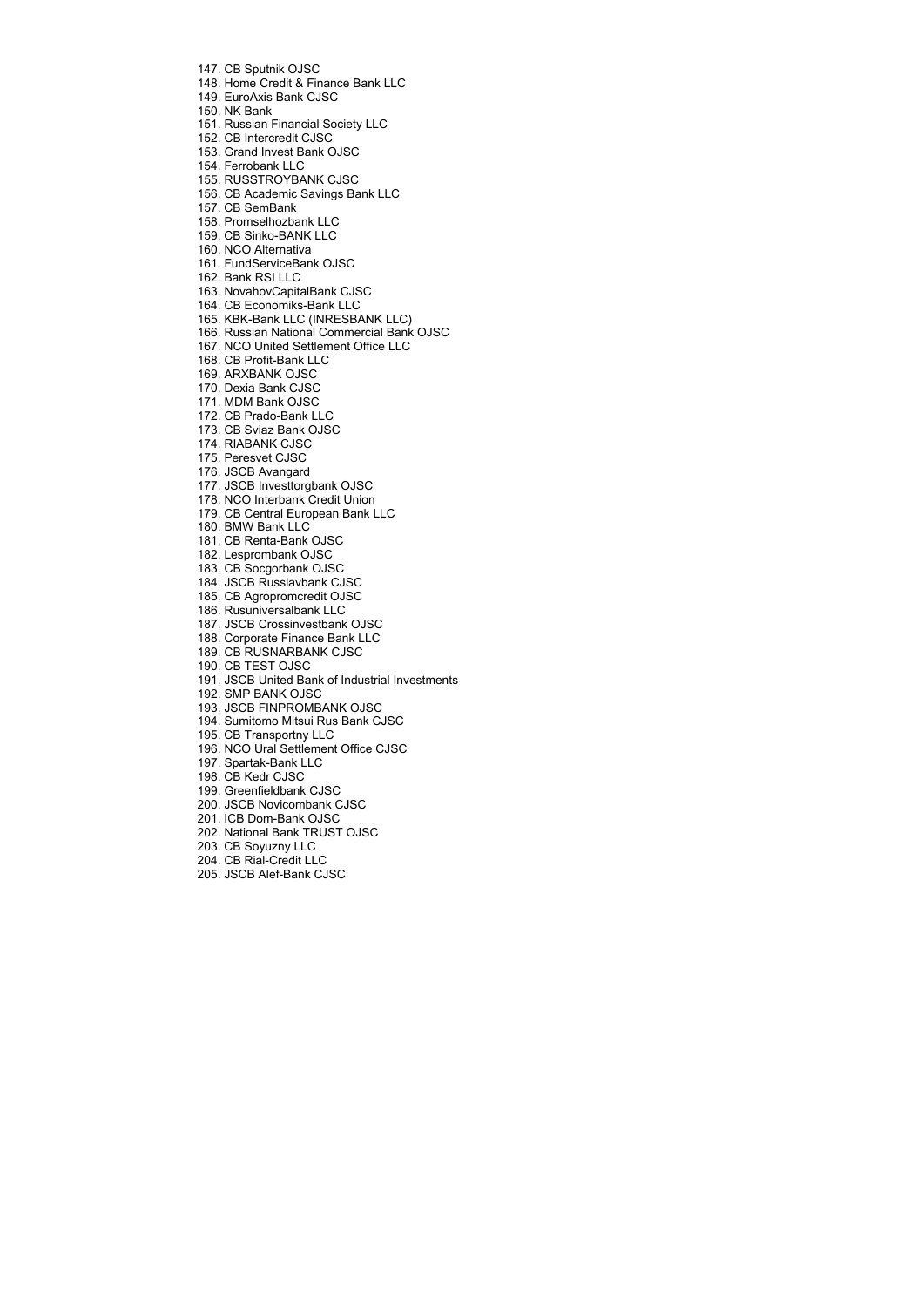206. CB Geobank LLC 207. MTI-Bank CJSC 208. CB ABB OJSC 209. Mosstroyekonombank CJSC 210. JSCB Yapi Kredi Bank CJSC 211. Renaissance Capital LLC 212. Ing Bank (Eurasia) ZAO 213. JSCB Kranbank CJSC 214. JSB Moscow Bill Bank CJSC 215. TCB CJSC 216. Baltiyskiy Bank OJSC 217. StarBank CJSC 218. Moscow Neftechemical Bank 219. JSCB MOSOBLBANK OJSC 220. Republican Bank CJSC 221. CB National Standard LLC 222. Foreign Economic Industrial Bank LLC 223. NS Bank CJSC 224. М2М Private Bank OJSC 225. Sodruzhestvo-Bank OJSC 226. Bank Finservice OJSC 227. LOCKO-Bank CJSC 228. Tandembank LLC 229. Capital CJSC 230. CB Aresbank LLC 231. JSCB National Corporate Bank OJSC 232. CB Ergobank LLC 233. CB Metallurg LLC 234. CB Unicor OJSC 235. Promsberbank CJSC 236. JSCB Derzhava OJSC 237. CB Bogorodsky Municipal Bank LLC 238. CB SDM-Bank OJSC 239. CB Acropol CJSC 240. CB Express-Tula OJSC 241. CB East-European Trust Bank CJSC 242. JSCB Texbank CJSC 243. JSCB Finprombank OJSC 244. JSCB Russobank OJSC 245. Vesta LLC 246. CB Vega-Bank LLC 247. J&T Bank CJSC 248. ProCommerce Bank LLC 249. JSCB Moscow Bank for Reconstruction and Development OJSC 250. JSCB Nash Dom CJSC 251. CB Vityaz LLC 252. Otkritie Bank OJSC 253. Mercedes-Benz Bank Rus LLC 254. CB DeltaCredit CJSC 255. Baltic Development Bank CJSC 256. CB Russian Elite Bank LLC 257. ATB Bank LLC 258. JSCB Absolut Bank CJSC 259. CB KBR Bank LLC 260. MBFI Bank OJSC 261. IpoTech Bank CJSC 262. Central Commercial Bank LLC 263. CB Almaz-Invest-Bank LLC

264. CB Unistream OJSC